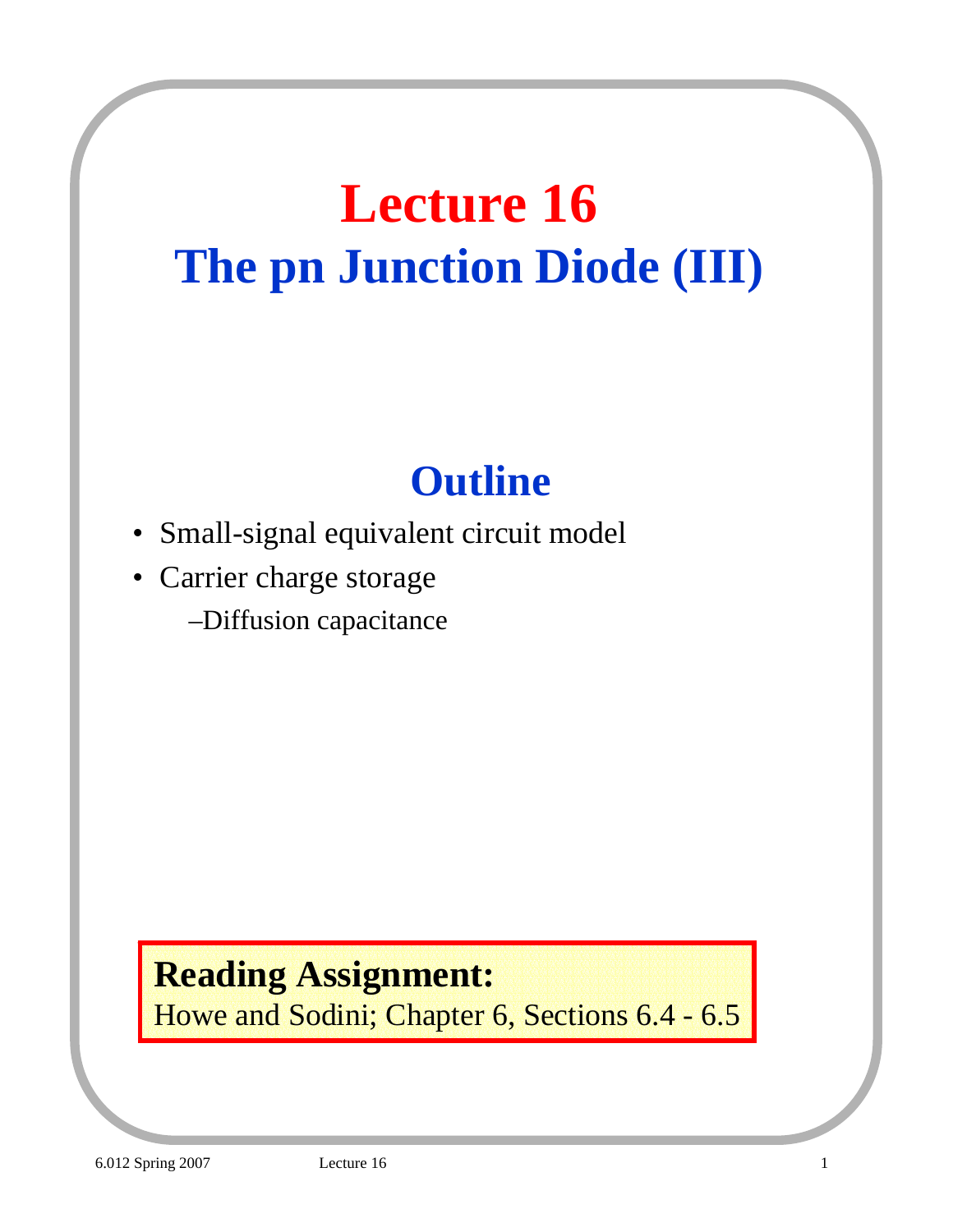## **I-V Characteristics**

Diode Current equation:

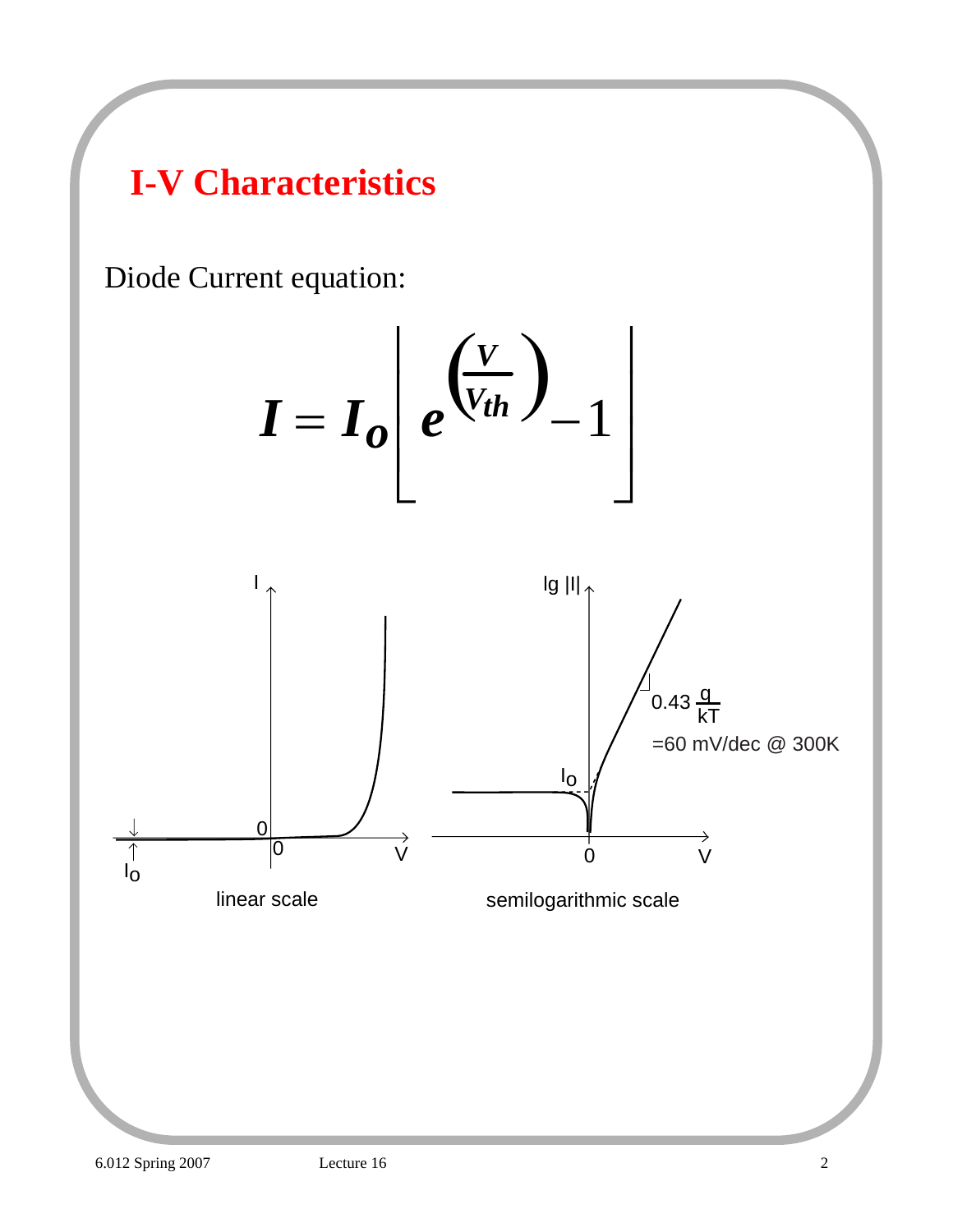## **2. Small-signal equivalent circuit model**

Examine effect of small signal adding to forward bias:

$$
I + i = I_o \left[ e^{\left( \frac{q(V + v)}{kT} \right)} - 1 \right] \approx I_o e^{\left( \frac{q(V + v)}{kT} \right)}
$$

If v small enough, linearize exponential characteristics:

$$
I + i \approx I_o \left[ e^{\left(\frac{qV}{kT}\right)} e^{\left(\frac{qv}{kT}\right)} \right] \approx I_o \left[ e^{\left(\frac{qV}{kT}\right)} \left( 1 + \frac{qv}{kT} \right) \right]
$$
  
=  $I_o e^{\left(\frac{qV}{kT}\right)} + I_o e^{\left(\frac{qV}{kT}\right)} \frac{qv}{kT}$ 

Then:

$$
i=\frac{qI}{kT}\bullet v
$$

From a small signal point of view. Diode behaves as *conductance* of value:

$$
g_d = \frac{qI}{kT}
$$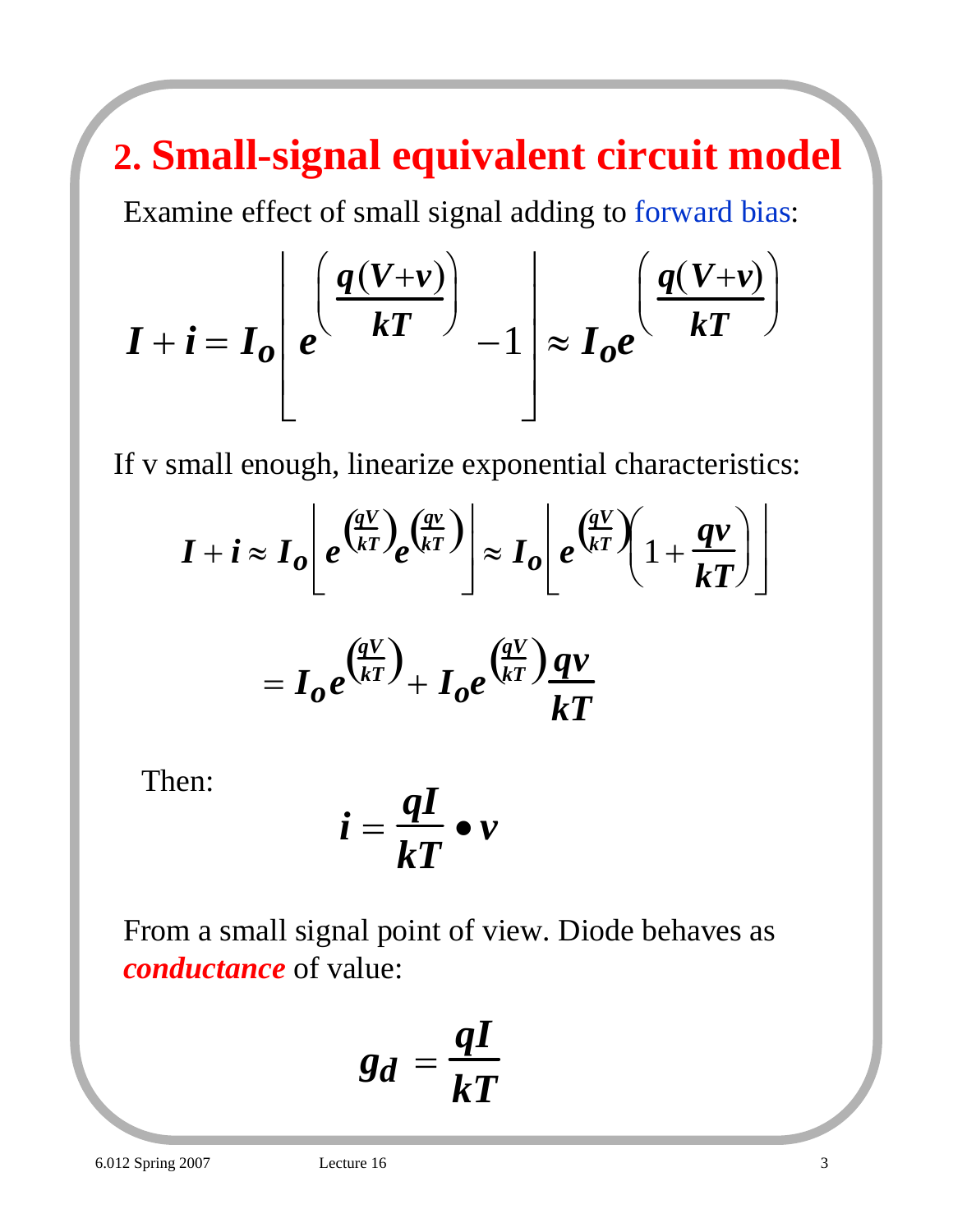Small-signal equivalent circuit model



 $g_d$  depends on bias. In forward bias:

$$
g_d = \frac{qI}{kT}
$$

 $g_d$  is linear in diode current.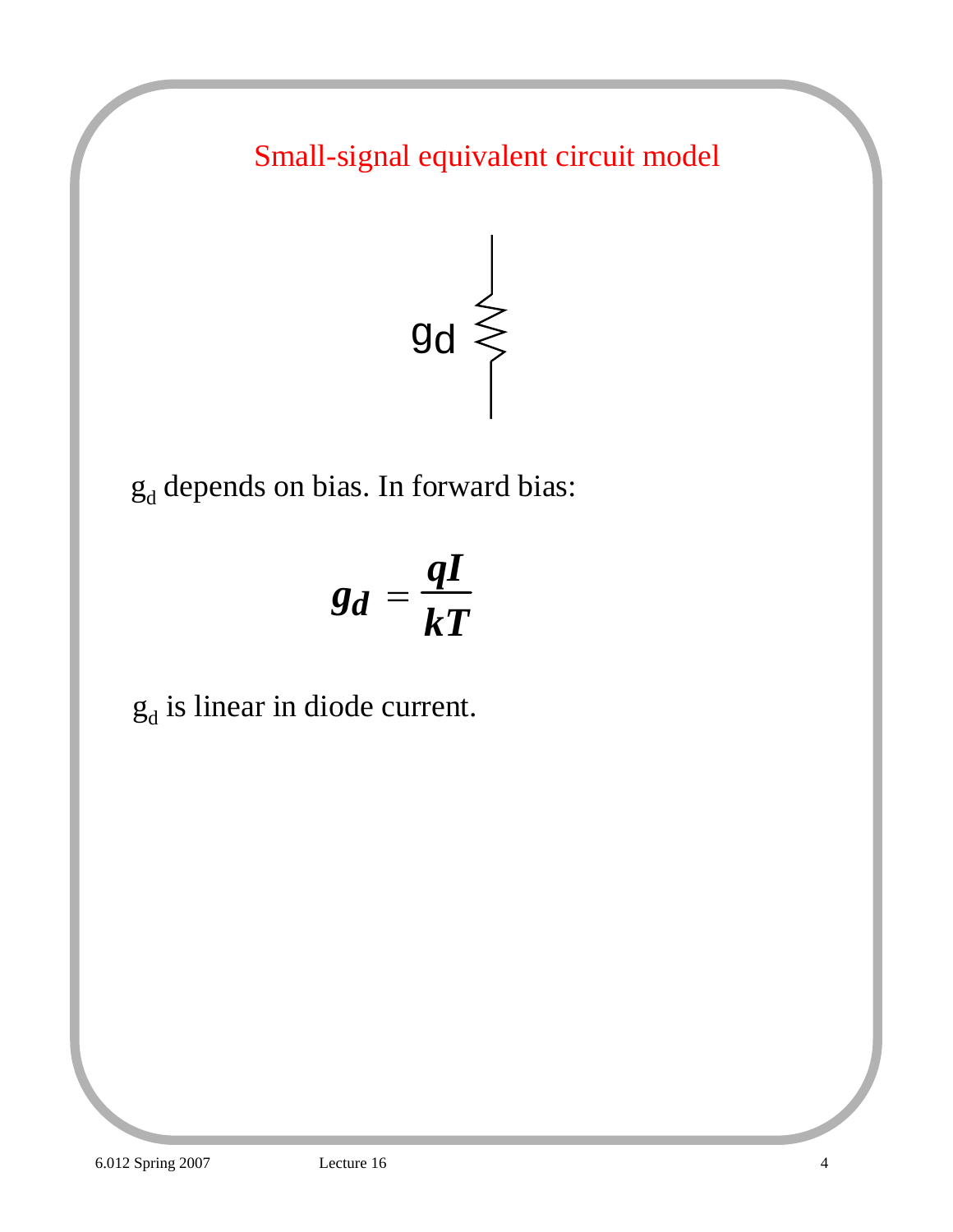## Capacitance associated with depletion region:



Depletion or junction capacitance:

$$
C_j = C_j(V_D) = \frac{dq_J}{dv_D}\bigg|_{V_D}
$$

 $\overline{1}$ 

$$
C_j = A \sqrt{\frac{q \varepsilon_s N_a N_d}{2(N_a + N_d)(\phi_B - V_D)}}
$$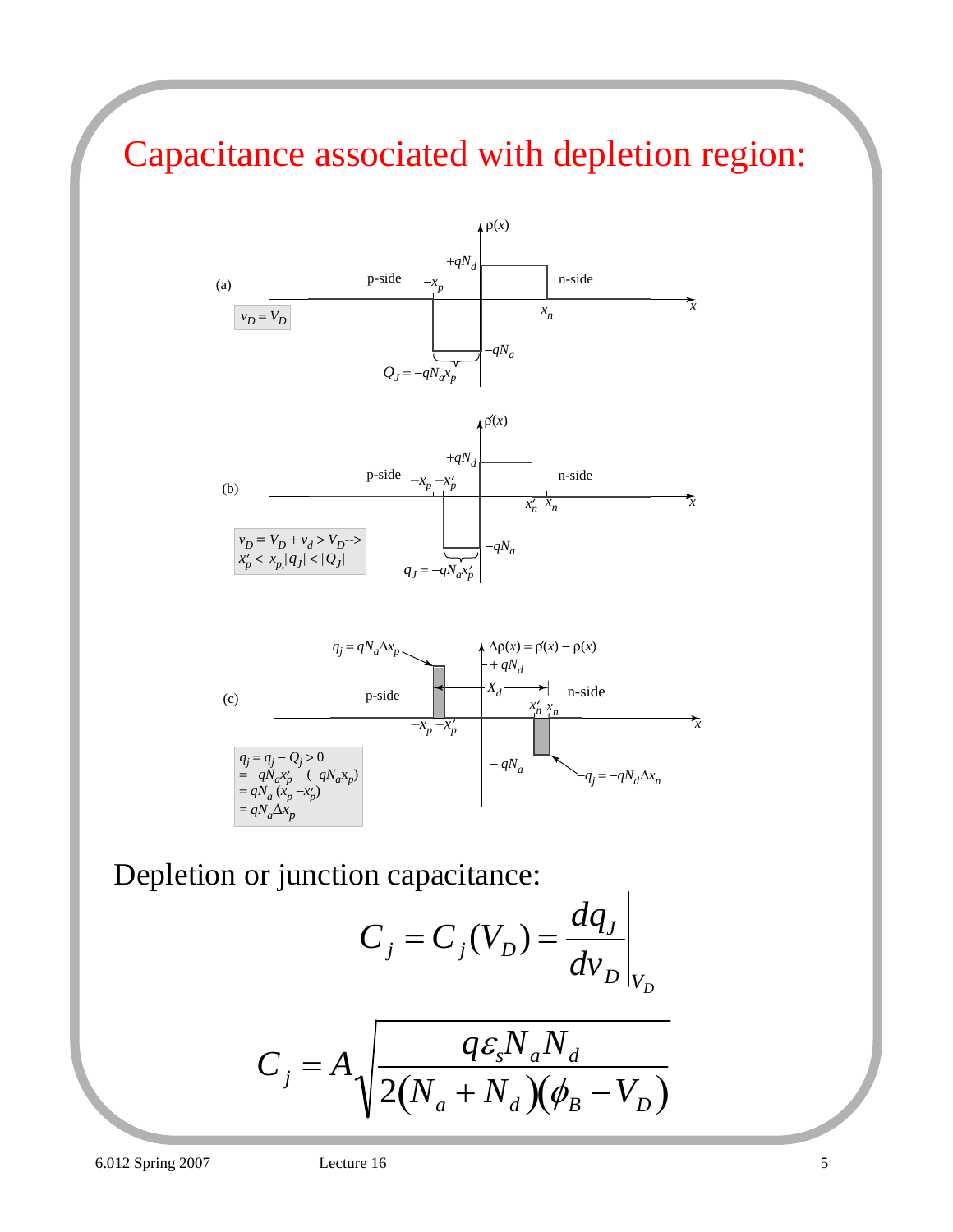Small-signal equivalent circuit model



can rewrite as:

$$
C_j = A \sqrt{\frac{q \varepsilon_s N_a N_d}{2(N_a + N_d) \phi_B}} \bullet \sqrt{\frac{\phi_B}{(\phi_B - V_D)}}
$$

or, 
$$
C_j = \frac{C_{j0}}{\sqrt{1 - \frac{V_D}{\phi_B}}}
$$

Under Forward Bias assume *V* 

$$
I_D \approx \frac{\phi_B}{2}
$$

$$
C_j = \sqrt{2} C_{jo}
$$

Cjo ≡ *zero-voltage junction capacitance*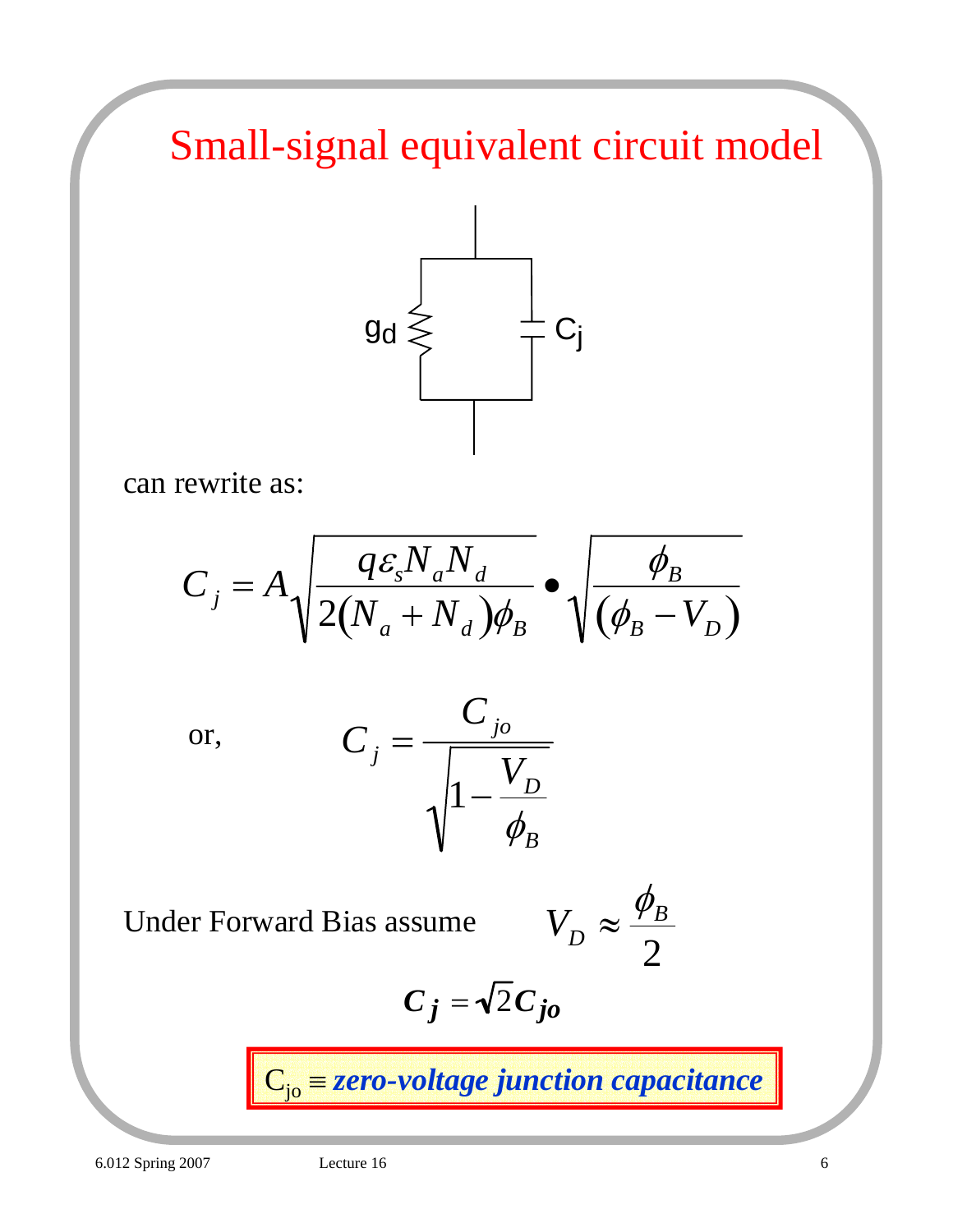## **3. Charge Carrier Storage: diffusion capacitance**

What happens to majority carriers?

Carrier picture thus far:



If QNR minority carrier concentration ↑ but majority carrier concentration unchanged?  $\Rightarrow$  quasi-neutrality is violated.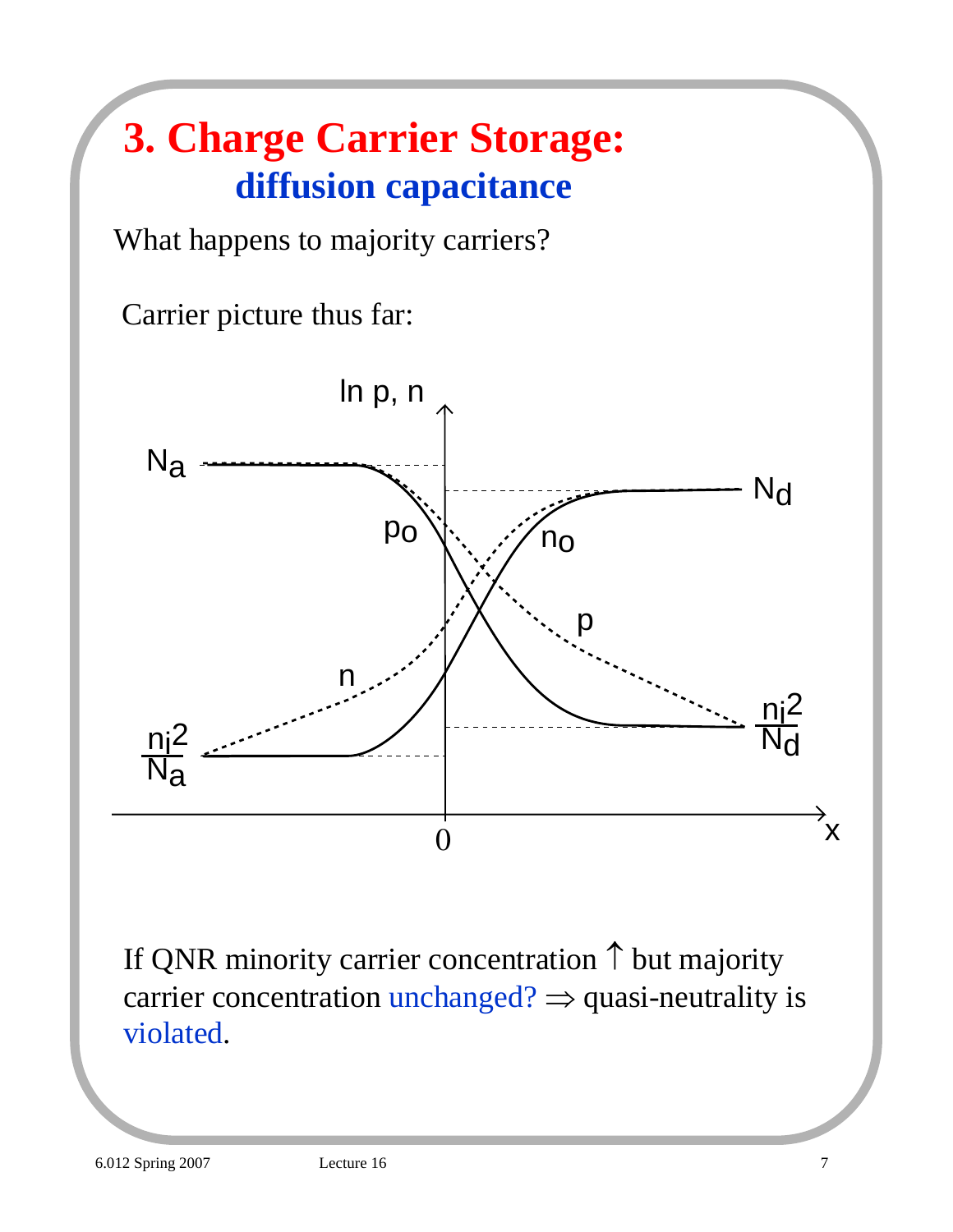#### **Quasi-neutrality demands that at every point in QNR:**

#### *excess minority carrier concentration = excess majority carrier concentration*



Mathematically:

$$
p_n(x) - p_{no} = n_n(x) - n_{no}
$$

Define integrated carrier charge:

$$
q_{P_n} = qA \frac{1}{2} (p_n(x_n) - p_{no}) \bullet (W_n - x_n)
$$
  
=  $qA \frac{W_n - x_n}{2} \frac{n_i^2}{N_d} \left[ e^{\frac{qV}{kT}} - 1 \right] = -q_{N_n}$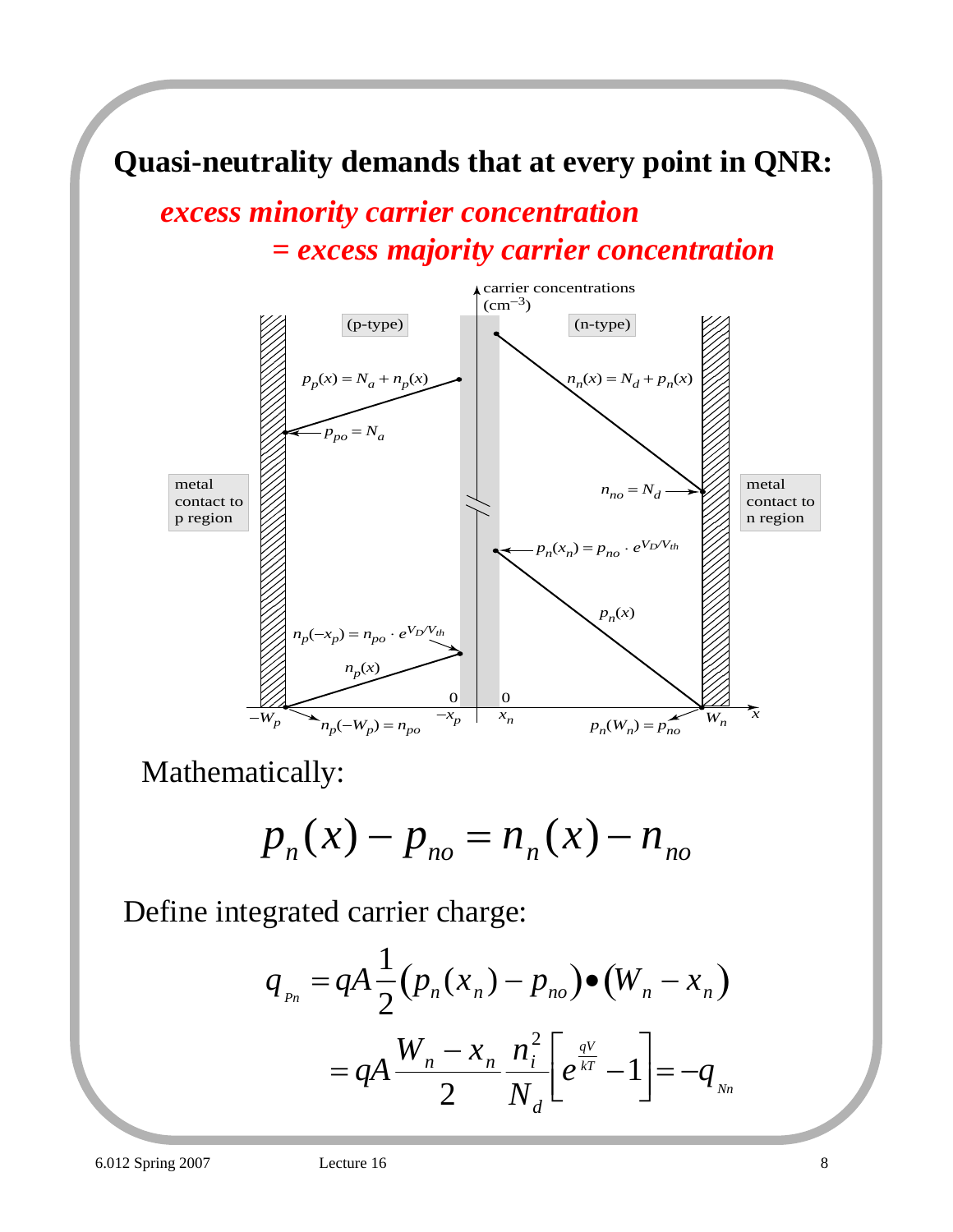

Small increase in  $V \Rightarrow$  small increase in  $q_{Pn} \Rightarrow$  small increase in  $|q_{Nn}|$ 

Behaves as capacitor of capacitance:

$$
C_{dn} = \frac{dq_{Pn}}{dV}\bigg|_{V_D} = qA \frac{W_n - x_n}{2} \frac{n_i^2}{N_d} \frac{q}{kT} e^{\frac{qV_D}{kT}}
$$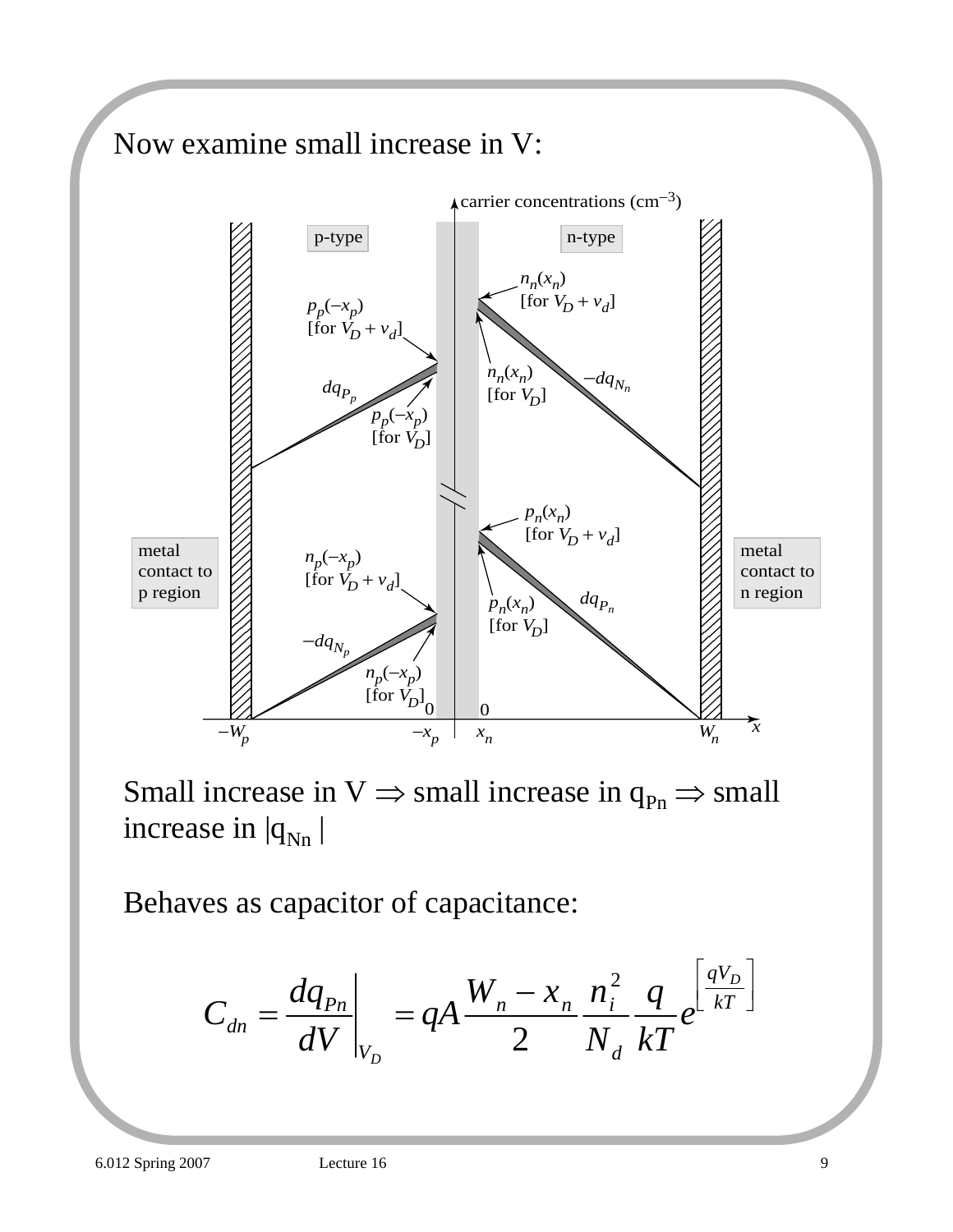Similarly for p-QNR:

$$
C_{dp} = \frac{dq_{Np}}{dV}\bigg|_{V_D} = qA \frac{W_p - x_p}{2} \frac{n_i^2}{N_a} \frac{q}{kT} e^{\frac{qV_D}{kT}}
$$

Both capacitors sit in  $parallel \Rightarrow$  total diffusion capacitance:

$$
C_d = C_{dn} + C_{dp}
$$

#### **Complete small-signal equivalent circuit model for diode**:

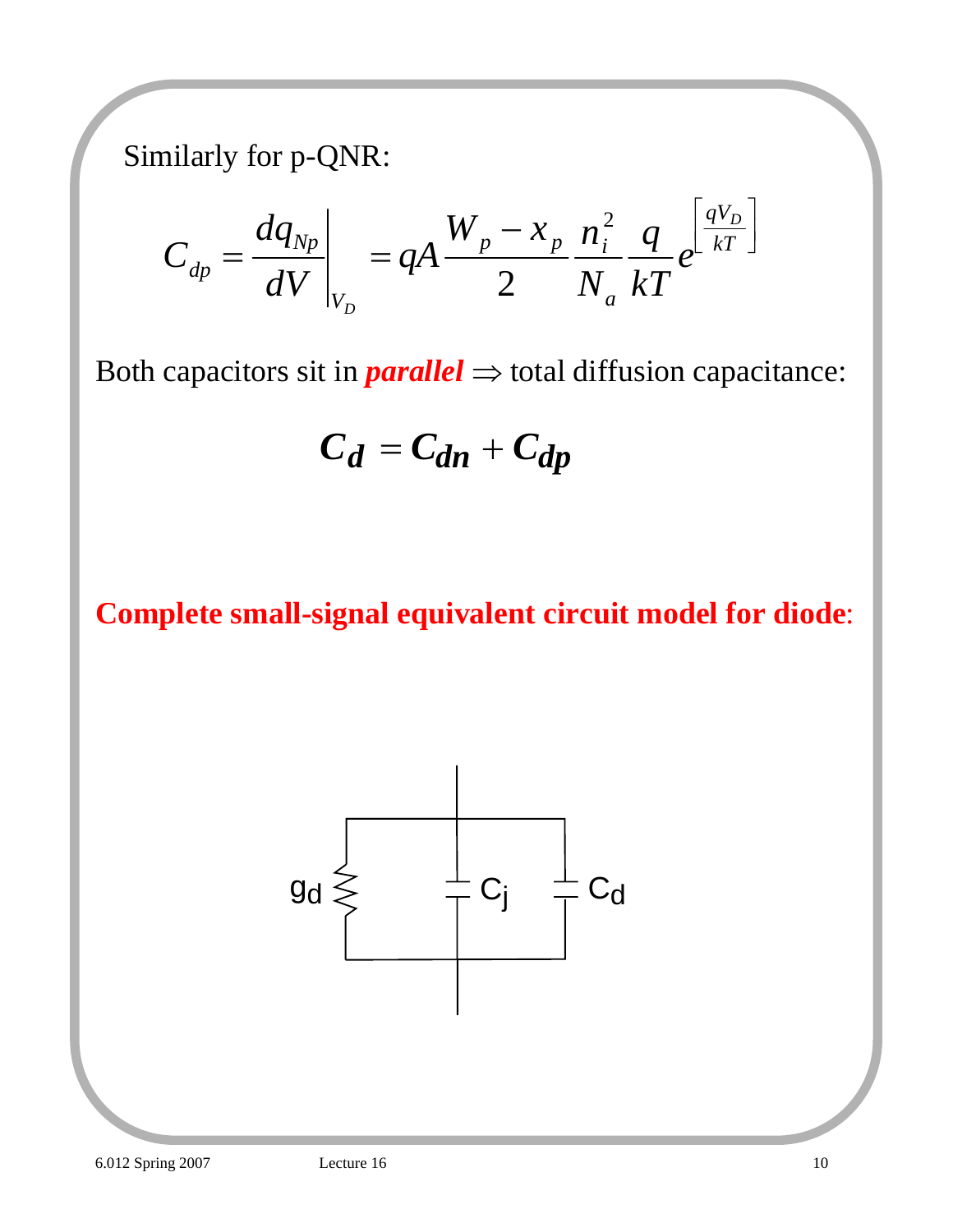Bias dependence of  $C_j$  and  $C_d$ :



•  $C_j$  dominates in reverse bias and small forward bias

$$
\propto \frac{1}{\sqrt{\phi_B - V}}
$$

•  $C_d$  dominates in strong forward bias

$$
\propto e^{\left\lfloor \frac{qV}{kT} \right\rfloor}
$$